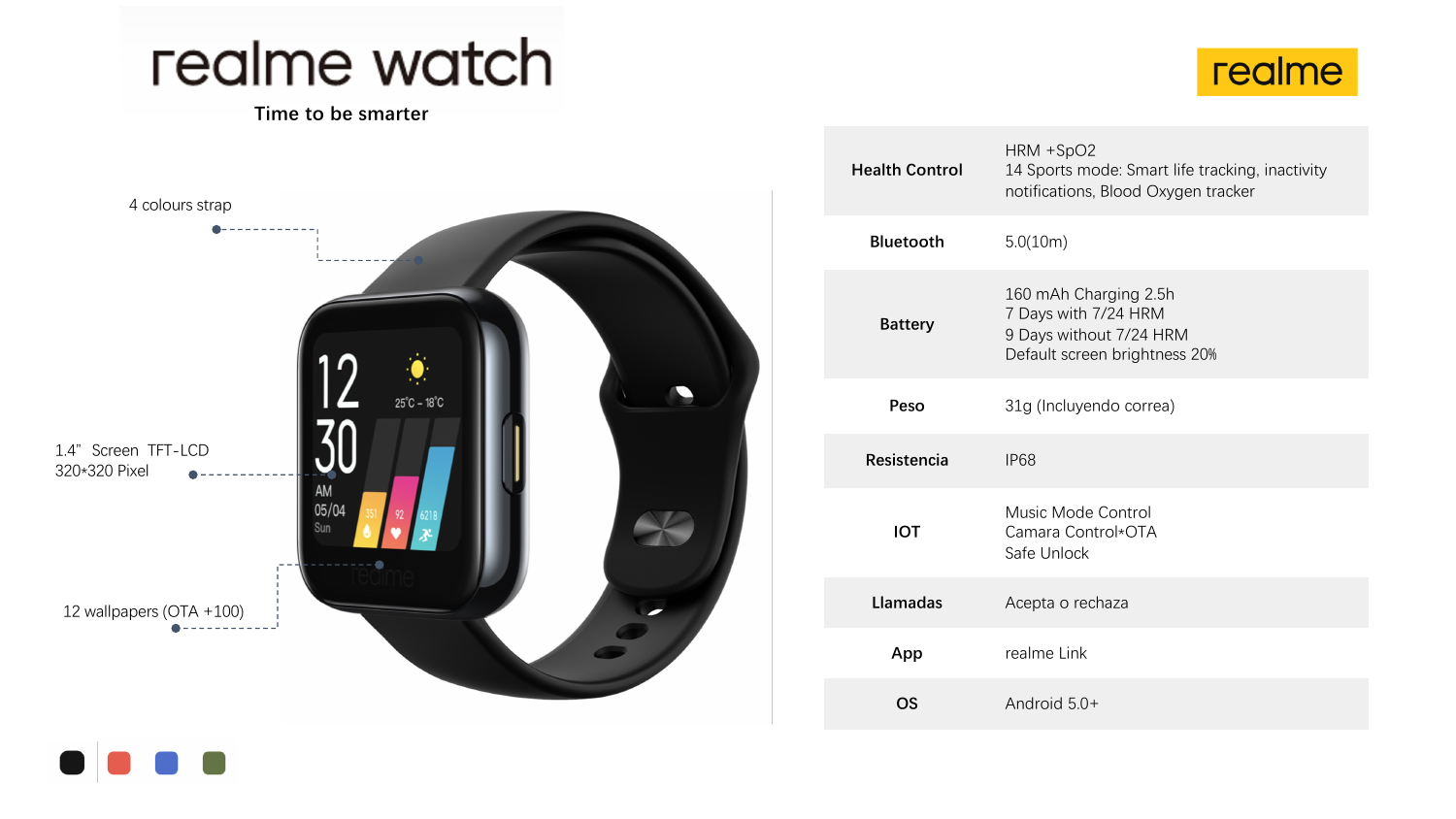

| <b>Items</b>      |                               | Presentation                                                                                         |
|-------------------|-------------------------------|------------------------------------------------------------------------------------------------------|
| basic information | Product Name (Marketing name) | realme smart watch                                                                                   |
|                   | Product Model (Internal name) | <b>RMA161</b>                                                                                        |
|                   | Color                         | black                                                                                                |
|                   | <b>Size</b>                   | 256*36.5*11.8mm (with wrist strap)                                                                   |
|                   | Weight                        | 31g (with wrist strap)                                                                               |
|                   | Wristband type                | Removable wrist strap                                                                                |
|                   | Wristband width               | 20 <sub>mm</sub>                                                                                     |
|                   | <b>Wristband material</b>     | silicone                                                                                             |
|                   | Adjustable wrist strap length | 164-208mm                                                                                            |
|                   | shell material                | <b>PC</b>                                                                                            |
|                   | Cover material                | Glass(Corning 3)                                                                                     |
|                   | Display Type                  | <b>TFT-LCD</b>                                                                                       |
|                   | screen size                   | 1.4"                                                                                                 |
|                   | Resolution                    | 320*320 pixel                                                                                        |
|                   | Number of screen colors       | 262K                                                                                                 |
|                   | Screen luminance              | 380cd/m2                                                                                             |
|                   | Touchscreen type              | Touch: Full screen touch                                                                             |
|                   | Accelerometer                 | Sensors: 3-axis accelerometer (LIS2DH12TR)                                                           |
|                   | Gyroscope sensor              | <b>NA</b>                                                                                            |
|                   | Heart rate sensor             | GH3011                                                                                               |
|                   | Wearing monitoring sensors    | GH3011+SFH7015                                                                                       |
|                   | <b>Charging Type</b>          | USB magnetic charge                                                                                  |
|                   | Theoretical charging time     | $\leq$ 2.5 hours                                                                                     |
|                   | Theoretical working time      | 7 to 9 days (9 days without heart rate function enabled;<br>7 days with heart rate function enabled) |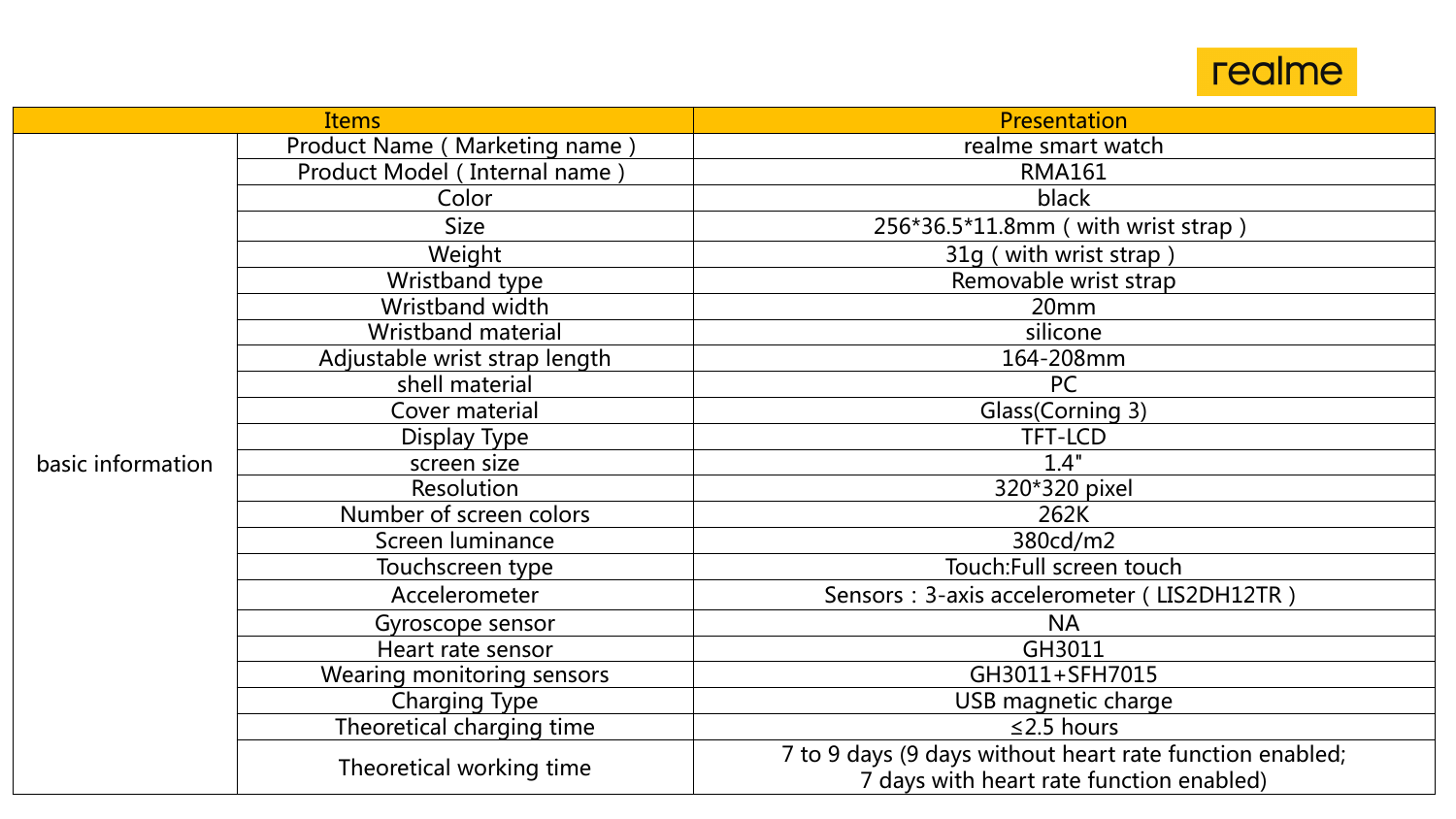

| <b>Items</b>    |                             | <b>Presentation</b>                                                                                                                                                                                                                                                                                                                                                                                                                                                                                                                                               |
|-----------------|-----------------------------|-------------------------------------------------------------------------------------------------------------------------------------------------------------------------------------------------------------------------------------------------------------------------------------------------------------------------------------------------------------------------------------------------------------------------------------------------------------------------------------------------------------------------------------------------------------------|
|                 | Intelligent voice assistant | <b>NA</b>                                                                                                                                                                                                                                                                                                                                                                                                                                                                                                                                                         |
| <b>Features</b> | <b>Sport Functions</b>      | Outdoor Run, Walk, Indoor Run,<br>Outdoor Cycle, Aerobic Capacity, Strength Training, Football, Basketball,<br>Table Tennis, Badminton, Indoor Cycle, Elliptical, Yoga, and Cricket.                                                                                                                                                                                                                                                                                                                                                                              |
|                 | Health monitoring           | Automated heart rate measurement, 24-hour real-time heart rate, resting heart rate,<br>exercise heart rate, heart rate alert, blood oxygen measurement, sleep detection,<br>steps throughout the day, calories, distance, water reminder, sedentary reminder<br>activity records                                                                                                                                                                                                                                                                                  |
|                 | <b>Other Features</b>       | music control, camera control, find phone, meditation, 12 / 24-hour, stopwatch,<br>clock, weather forecast, date display, dial, cloud multi-dial (OTA), OTA upgrade,<br>cloud multi-language font(OTA), data storage, all-day data, automatic motion<br>recognition(running/walking), call notification, message reminder, alarm reminder,<br>step goal completion reminder, binding confirmation reminder, low battery reminder,  <br>brightness adjustment, shake adjustment, wear monitoring, lift wrist to wake screen,<br>power saving mode, no disturb mode |